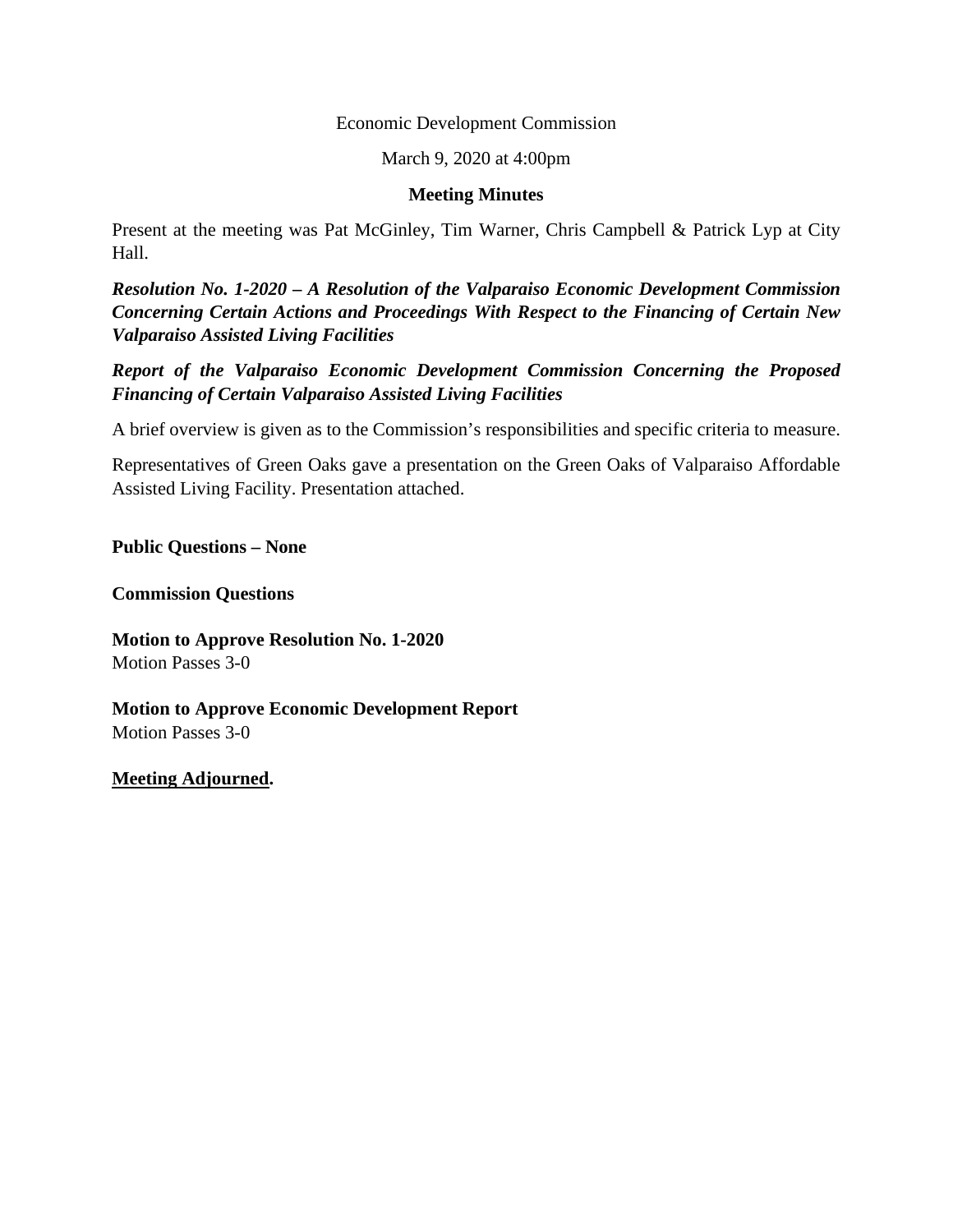#### EVERGREEN REAL ESTATE GROUP

GREEN OAKS OF VALPARAISO AFFORDABLE ASSISTED LIVING FACILITY IN VALPARAISO, INDIANA

PRESENTATION TO THE CITY OF VALPARAISO

March 9, 2020

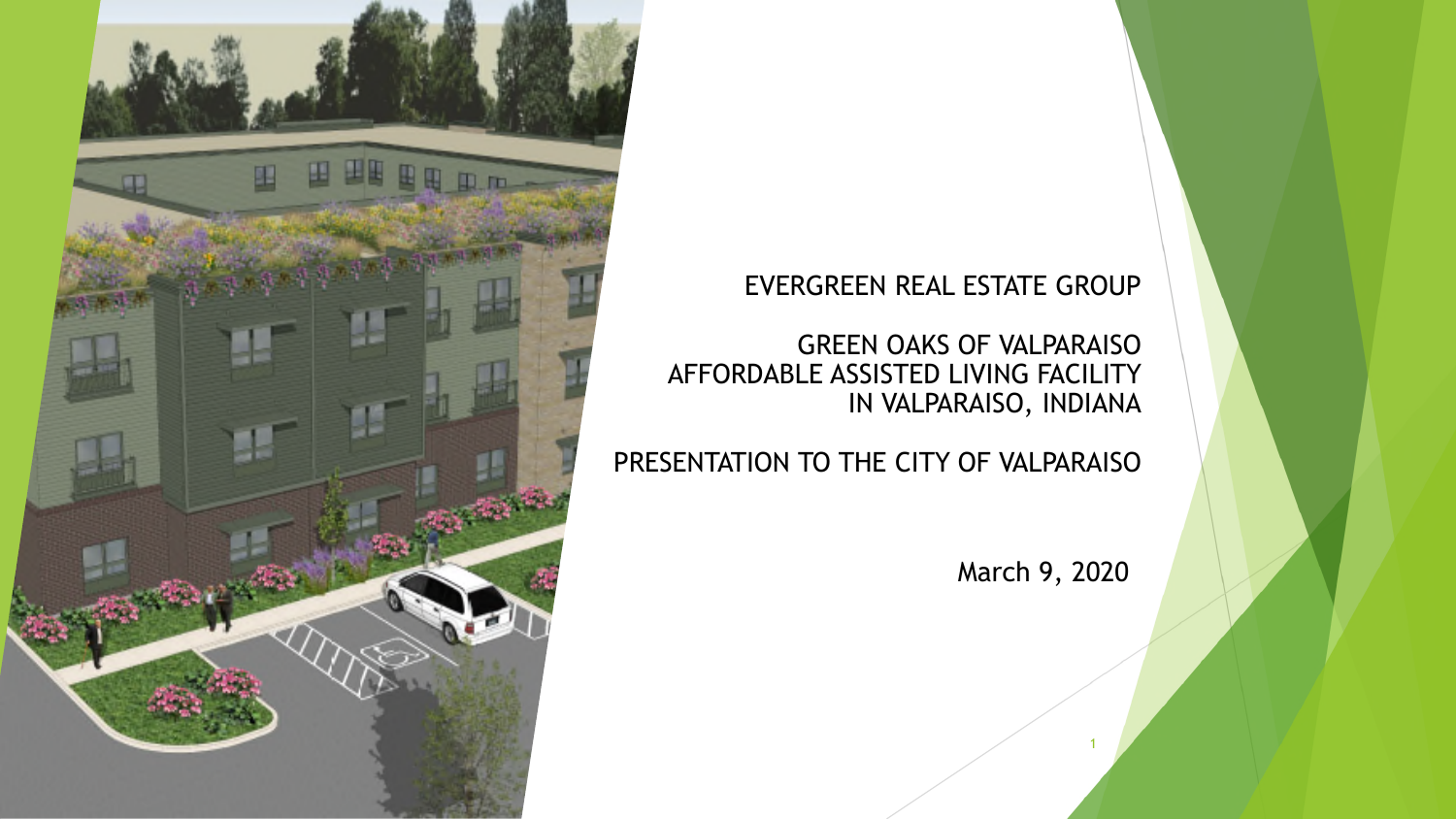#### The Need for Affordable Assisted Living

- $\triangleright$  60-70% of seniors cannot afford assisted living.
- 60% of those aged 75+ have income of less than \$35,000 a year.
- 2/3 of seniors have at least 2 chronic health conditions.
- $\geq 20-40\%$  of seniors could be better and more cost effectively cared for in an assisted living facility than a nursing home.
- Indiana ranked 51st (U.S. states and District of Columbia) in 2017 state scorecard of options for long-term care services from the AARP Foundation, SCAN Foundation and the Commonwealth Fund.
- $\triangleright$  Indiana policy is to rebalance the ratio of seniors in institutional care in favor of greater home and community-based care, like assisted living.
- Average age of occupancy in AL facility is 82.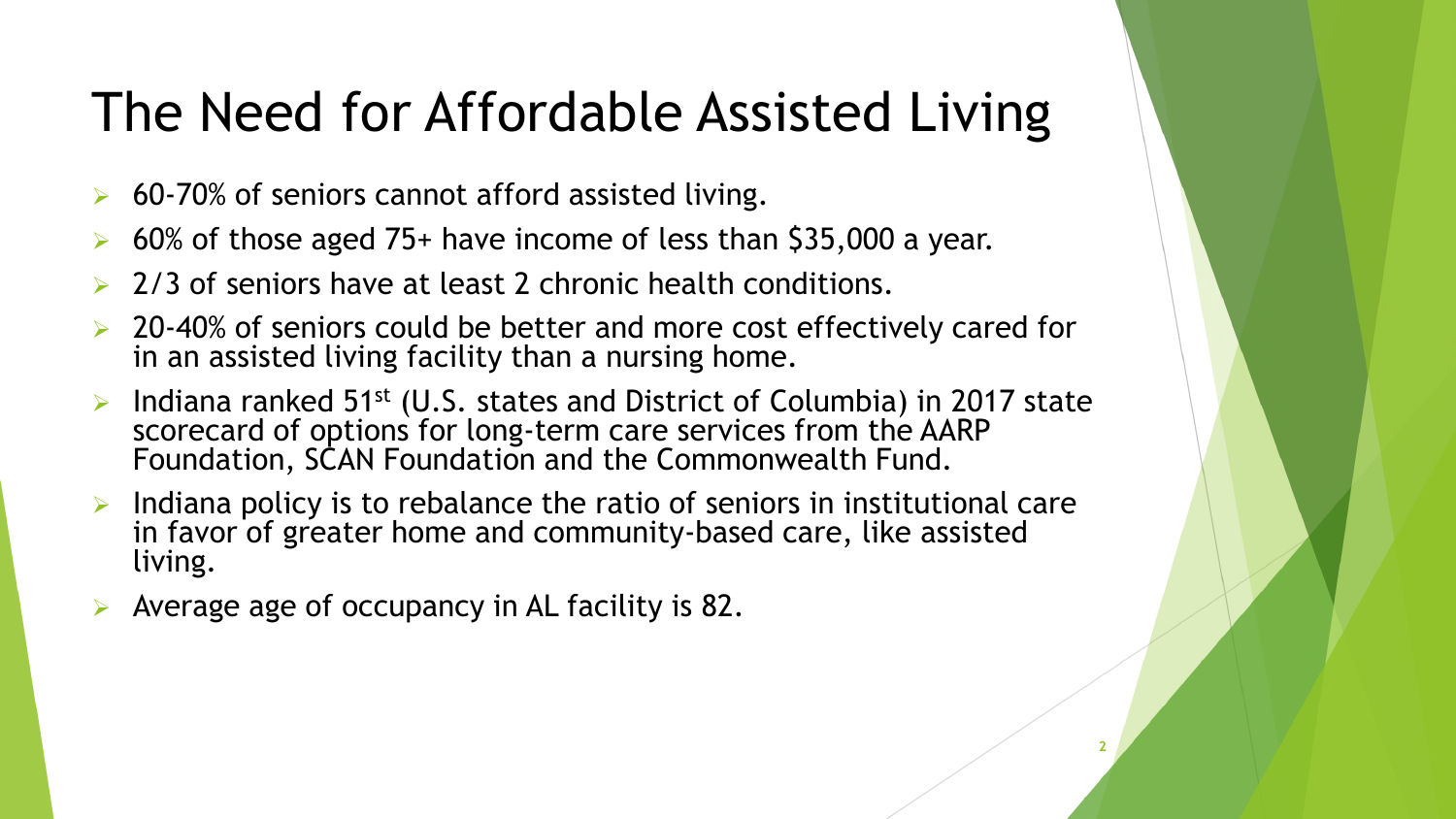### Indiana Support for Affordable Assisted Living Facilities (AALF)

- Indiana is one of only a few states that adequately supports affordable assisted living with the Medicaid Waiver.
- Indiana AL Medicaid rates:
	- $\triangleright$  Level 1 \$70.85
	- $\blacktriangleright$  Level 2 \$80.52
	- $\blacktriangleright$  Level 3 \$93.20
- Average Indiana daily Medicaid rate for nursing home residents is \$200.31
- Services for Medicaid eligible residents are reimbursed through Indiana's Aged and Disabled Medicaid Waiver for assisted living services.
- $\triangleright$  Spend down/private pay residents will generally pay higher rates until they exhaust their assets and become Medicaid eligible.
- State and local governmental agencies have supported the development of AALFs through LIHTCs, tax-exempt bond issuance, and other initiatives/incentives.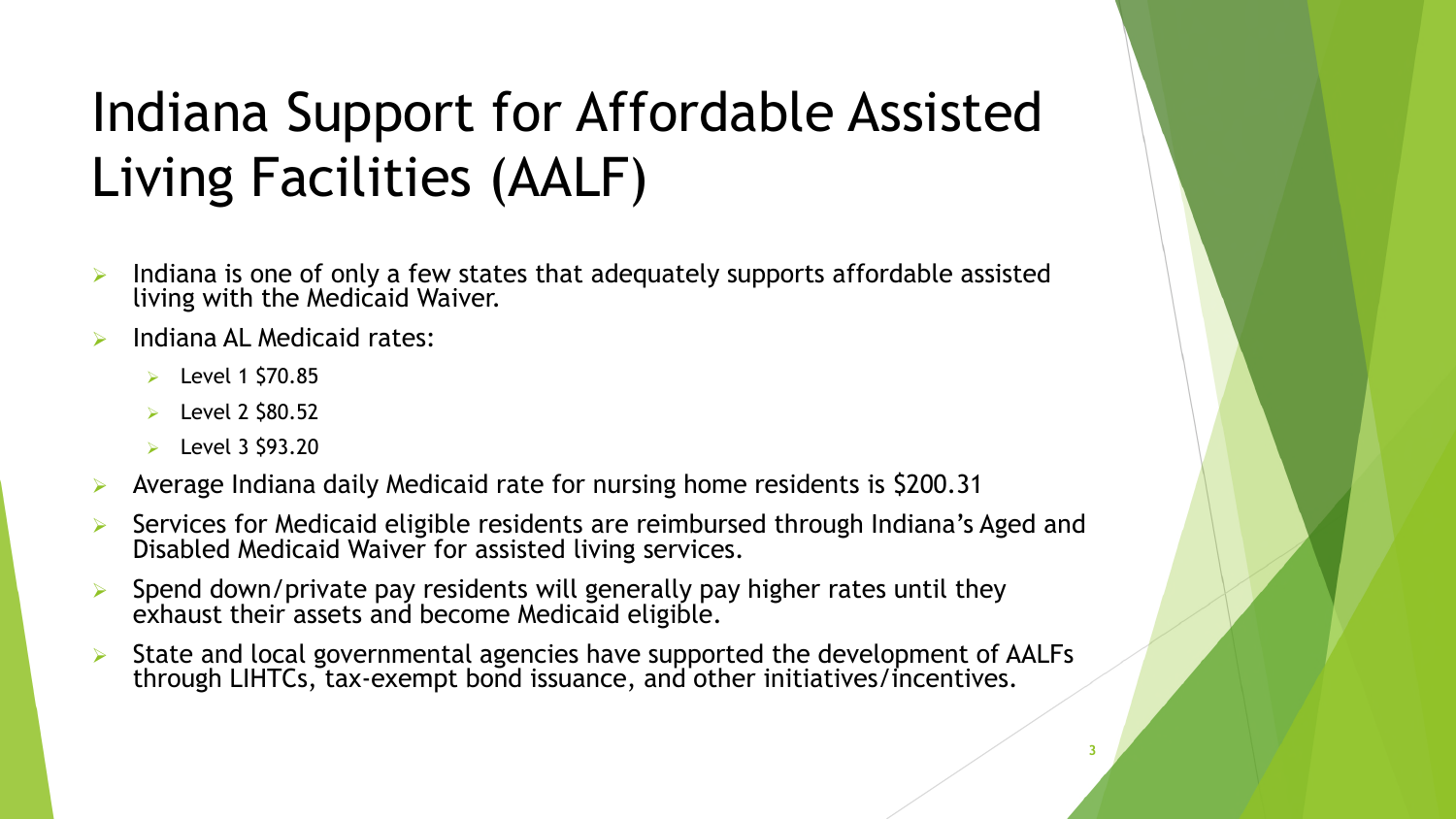#### LIHTC Financing for AALFs

- ▶ Approximately \$30 million in total development costs.
- ▶ 4% Low-Income Housing Tax Credit ("LIHTC") program:
- $\triangleright$  At least 50% of development cost financed through taxexempt bonds.
- $\triangleright$  For residents up to 80% of Area Median Income.
	- $\triangleright$  \$40,800 in Valparaiso for 1 person.
- $\triangleright$  15-year initial tax credit compliance period and 15-year extended use commitment.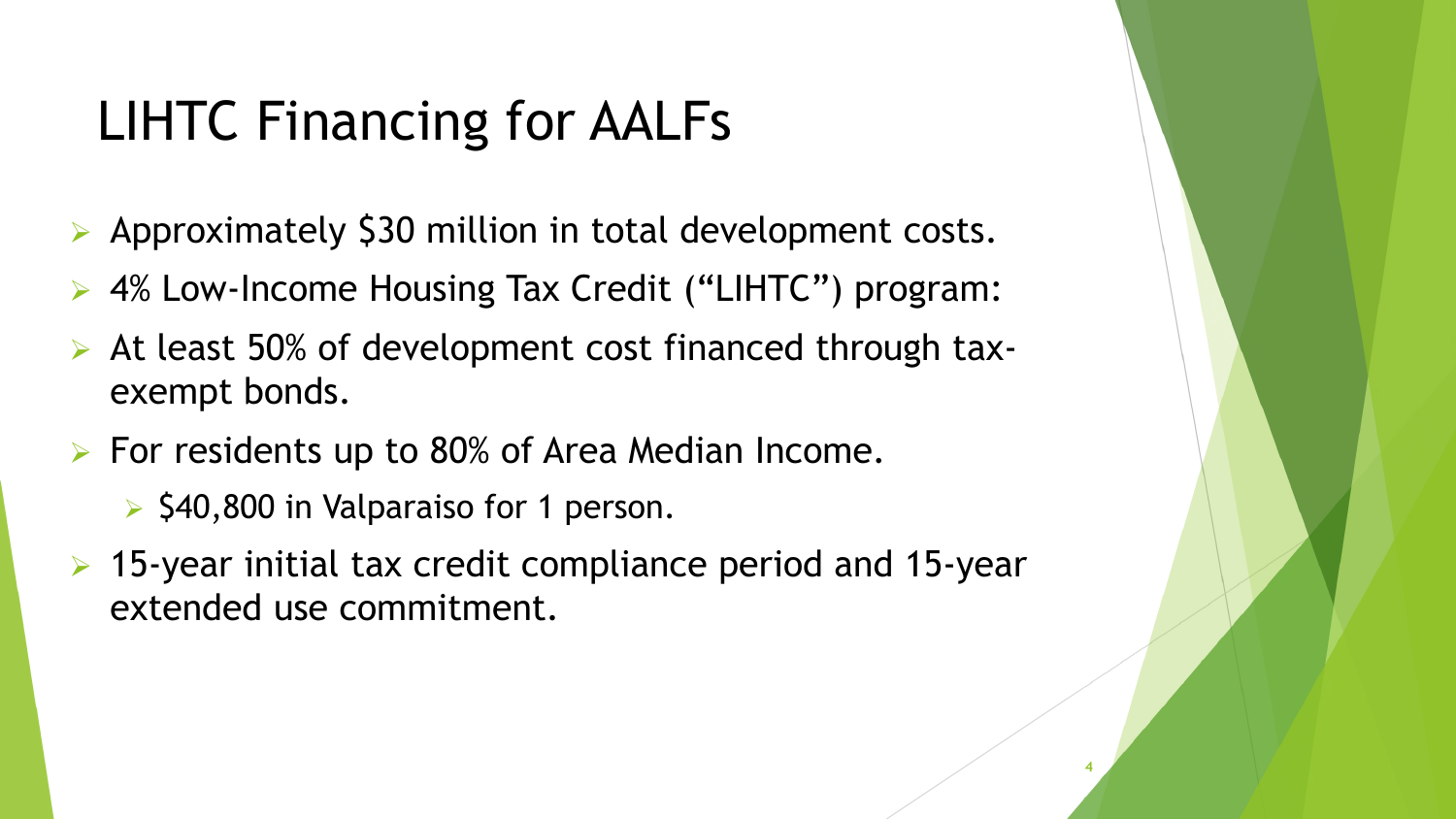### Tax-Exempt Bond Financing for AALFs

#### $\triangleright$  Tax-Exempt Bonds

- $\triangleright$  Bond volume cap availability is based on state population.
	- $\triangleright$  Indiana has sufficient bond volume cap and is not competitive.
- Issuer must be municipality, town, county, or state agency to allow issuance of tax-exempt of bonds as required by the Internal Revenue Code.
- Issuer serves as conduit issuer and has no liability for the payments on the bonds.
- City is not a guarantor of the project or the debt evidenced by the bonds.
- The issuance of the tax-exempt bonds has no effect on the issuer's credit rating.
- The issuance has no effect on the bond volume capacity of the local issuer.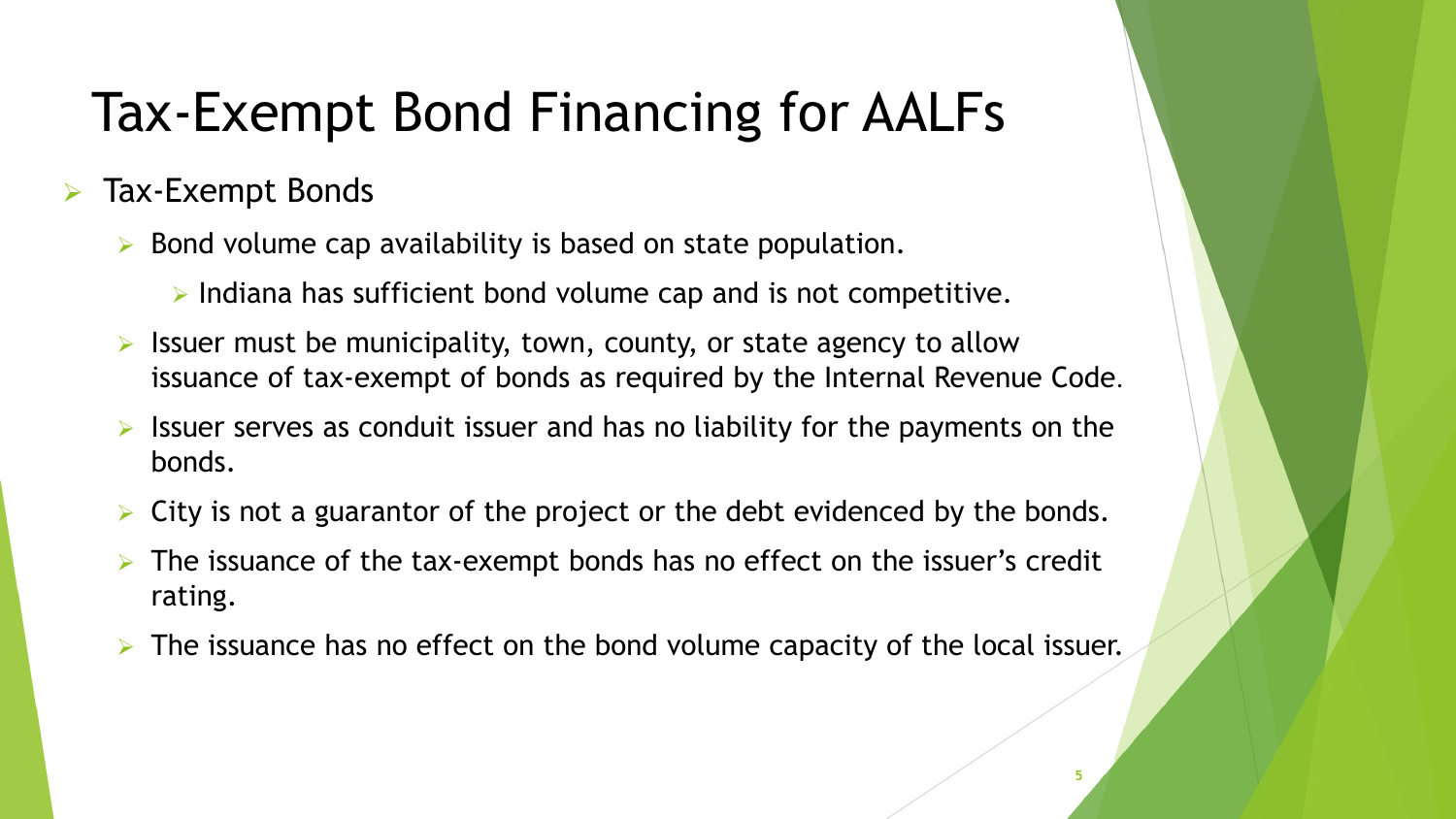### Tax-Exempt Bond Financing for AALFs

Tax-Exempt Bonds

- $\triangleright$  Borrower (Green Oaks of Valparaiso) will be solely liable for the repayment of the bonds.
- $\triangleright$  Borrower will be responsible for satisfying the requirement to permit the bonds to be issued and remain as tax-exempt debt.
- $\triangleright$  Borrower will have to demonstrate to the investors that the project itself will generate sufficient revenues to pay the operational costs of the project and also the debt associated with the project.
- Inducement resolution is initial step to allow Borrower to complete IHCDA application.

- $\triangleright$  Borrower will come back to the City for final approval by the EDC and Council to authorize the issuance of the bonds.
- $\triangleright$  Once the bonds are issued the City will have no further role.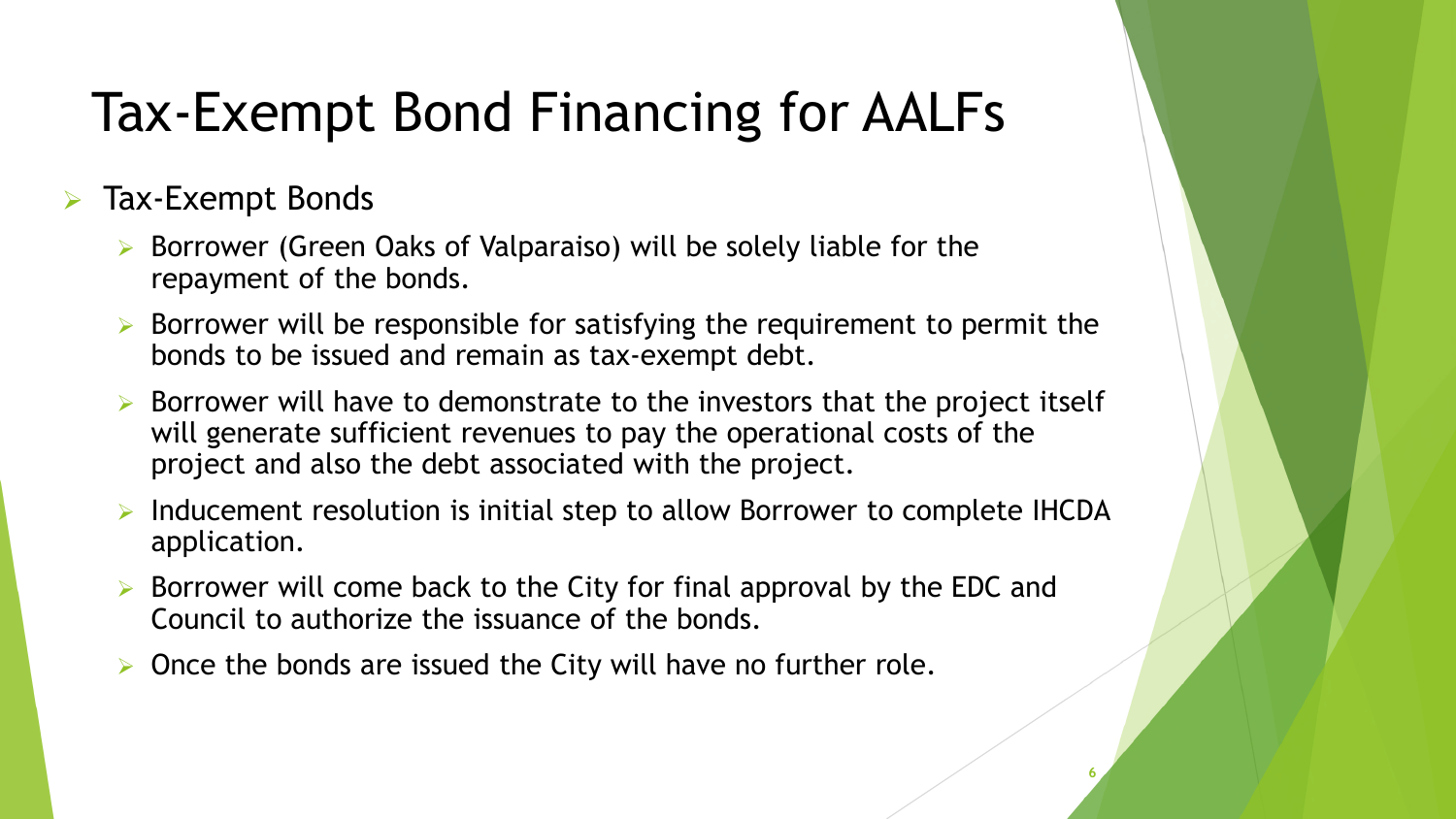### Estimated Development Timeline

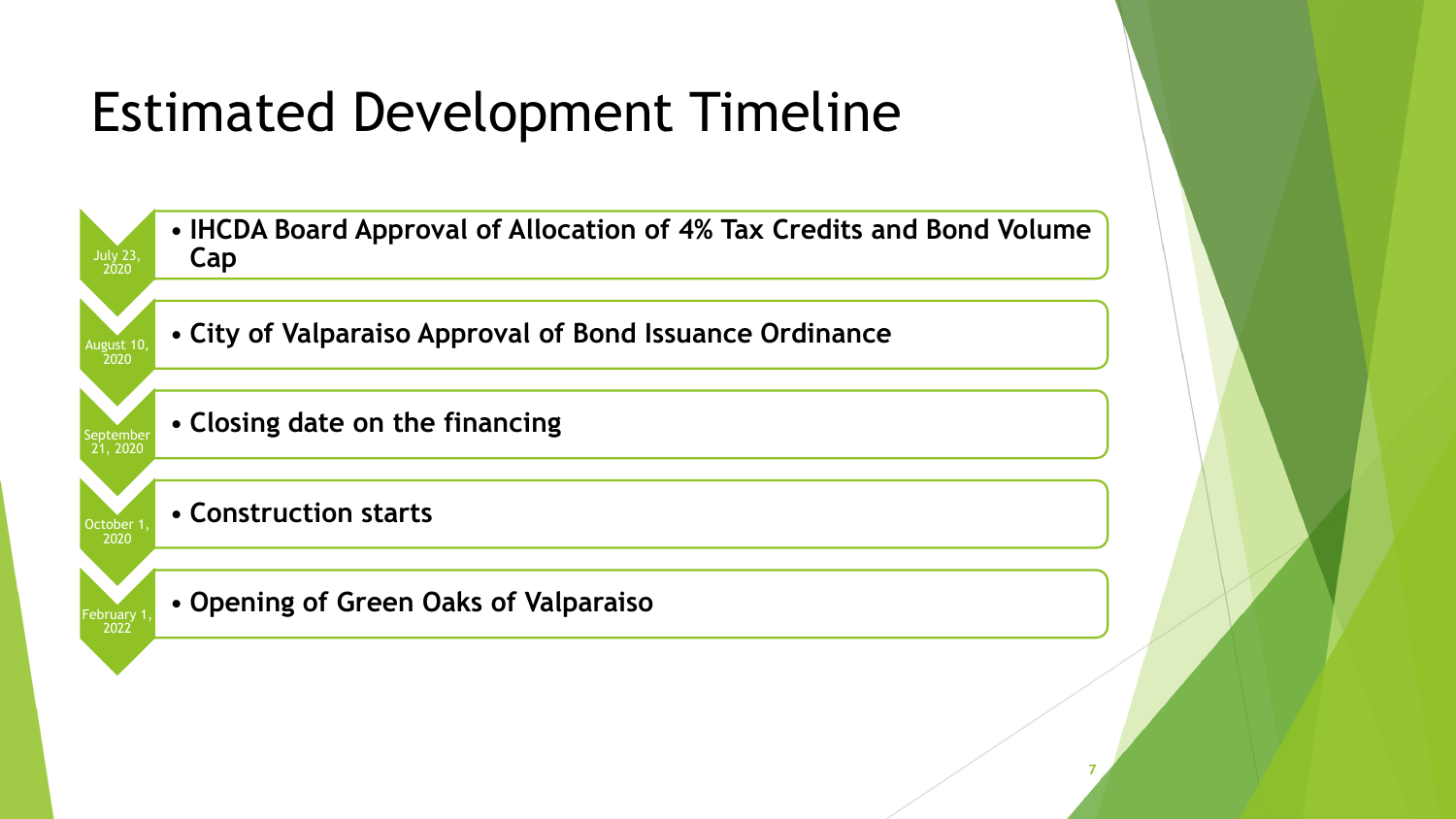# About the Developer Evergreen Real Estate Group

- $\triangleright$  A commitment to creating vibrant housing communities for every income level and stage of life is Evergreen's driving philosophy. Founded in 1999, Evergreen Real Estate Group is a fully integrated real estate company that develops, acquires and manages affordable and market-rate multifamily communities across 10 states: Colorado, Illinois, Indiana, Minnesota, North Carolina, Ohio, Pennsylvania, Tennessee, Virginia and Wisconsin. Today, Evergreen owns and manages more than 70 properties and 8,000 units of multifamily housing, including conventional market-rate and affordable communities for families, seniors and special needs residents as well as newly built, Class A assisted living and memory care facilities.
- Evergreen is led by a passionate, cross-disciplinary team of developers, architects, urban planners and attorneys who have come together to create high-quality apartment communities, often in collaboration with local municipalities and financial partners who share our vision of investing not just in real estate, but also the people who call our communities home.
- 11 Indiana projects located in the following municipalities: Bloomington, Gary, Hammond, Hobart, Mishawaka, and Whiting.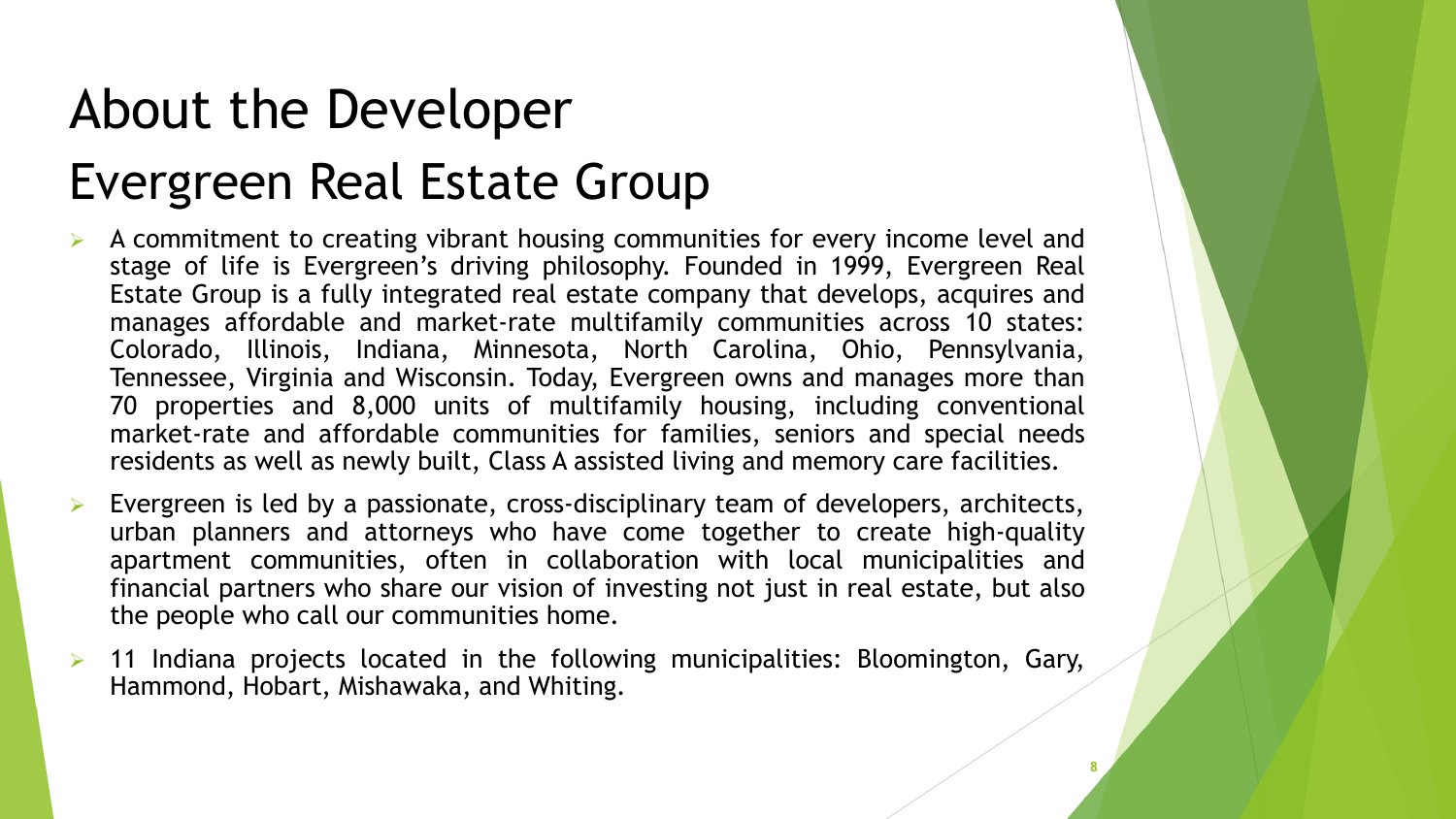#### About the Team

- Developer
	- Evergreen Real Estate Group
- Attorney / Counsel
	- **Matthew Carr** 
		- ▶ Member Frost Brown Todd LLC
- $\triangleright$  Bond Counsel
	- **Laura Theilmann** 
		- **Member Frost Brown Todd LLC**
	- Scott Krapf
		- ▶ Senior Associate Frost Brown Todd LLC
- **Contractor** 
	- **Evergreen Construction Company**
- Accountant
	- Rubin Brown LLP
- **Architect** 
	- Gleason Architects, P.C.
- Engineer
	- American Structurepoint
- $\triangleright$  Management Company
	- Gardant Management Solutions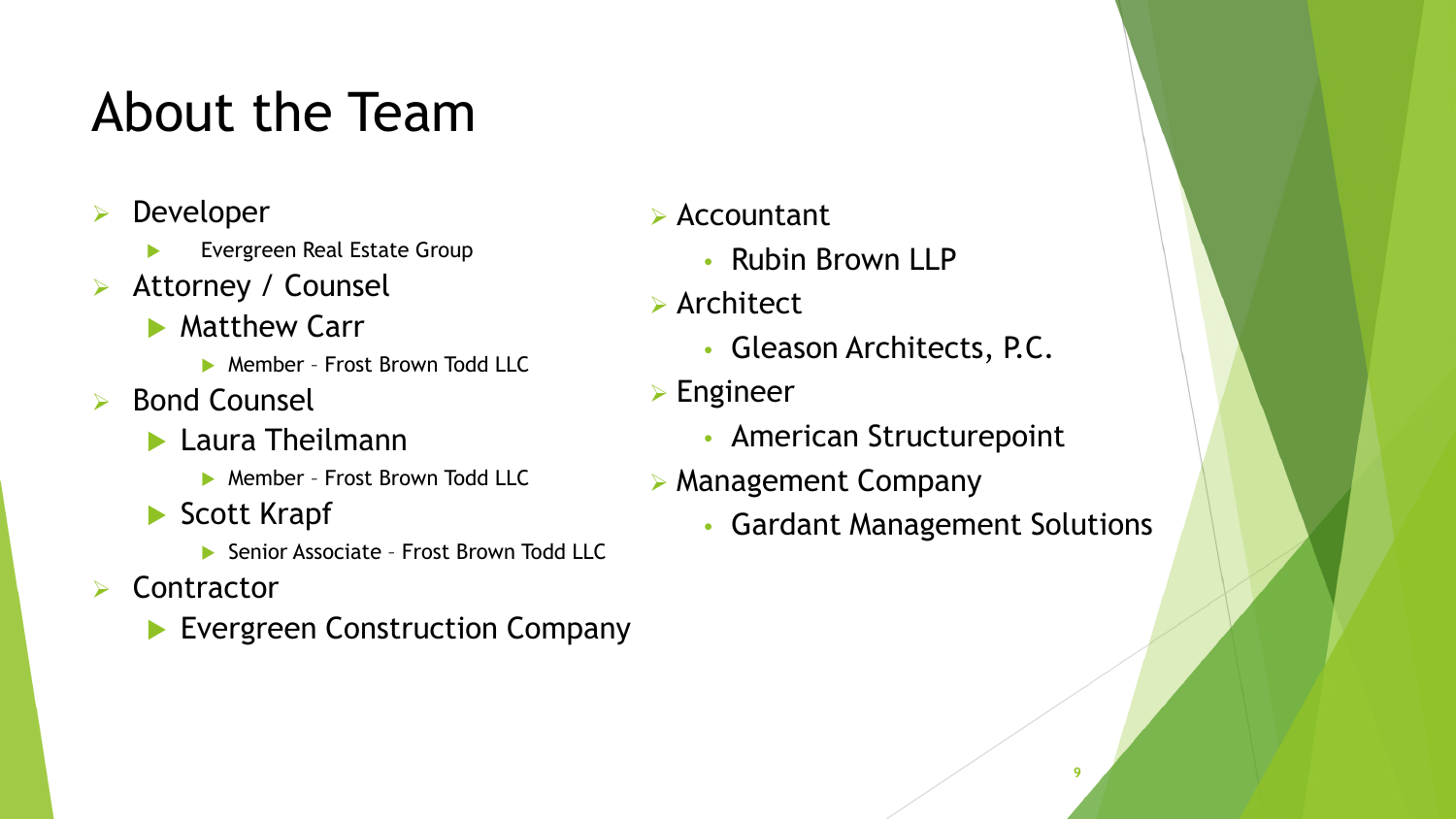### Facility Overview

- $\triangleright$  Facility
	- $\triangleright$  Approximately \$30 million in total development costs
		- $\triangleright$  Approximately \$22 million in tax-exempt bonds
		- $\triangleright$  Approximately \$16.5 million in construction costs
	- $\triangleright$  Licensed residential care facility and certified Medicaid waiver provider
	- **▶ 3 stories, 120 Units**
	- $\triangleright$  48 studio units, 350-367 sq. ft.
	- $\geq$  72 one-bedroom units, 526-536 sq. ft.

#### Residents

- Elderly (age 62 and older) with income up to 80% of area median income
- $\triangleright$  82 is average anticipated age upon residency
- $\triangleright$  Cannot live independently and need help with activities of daily living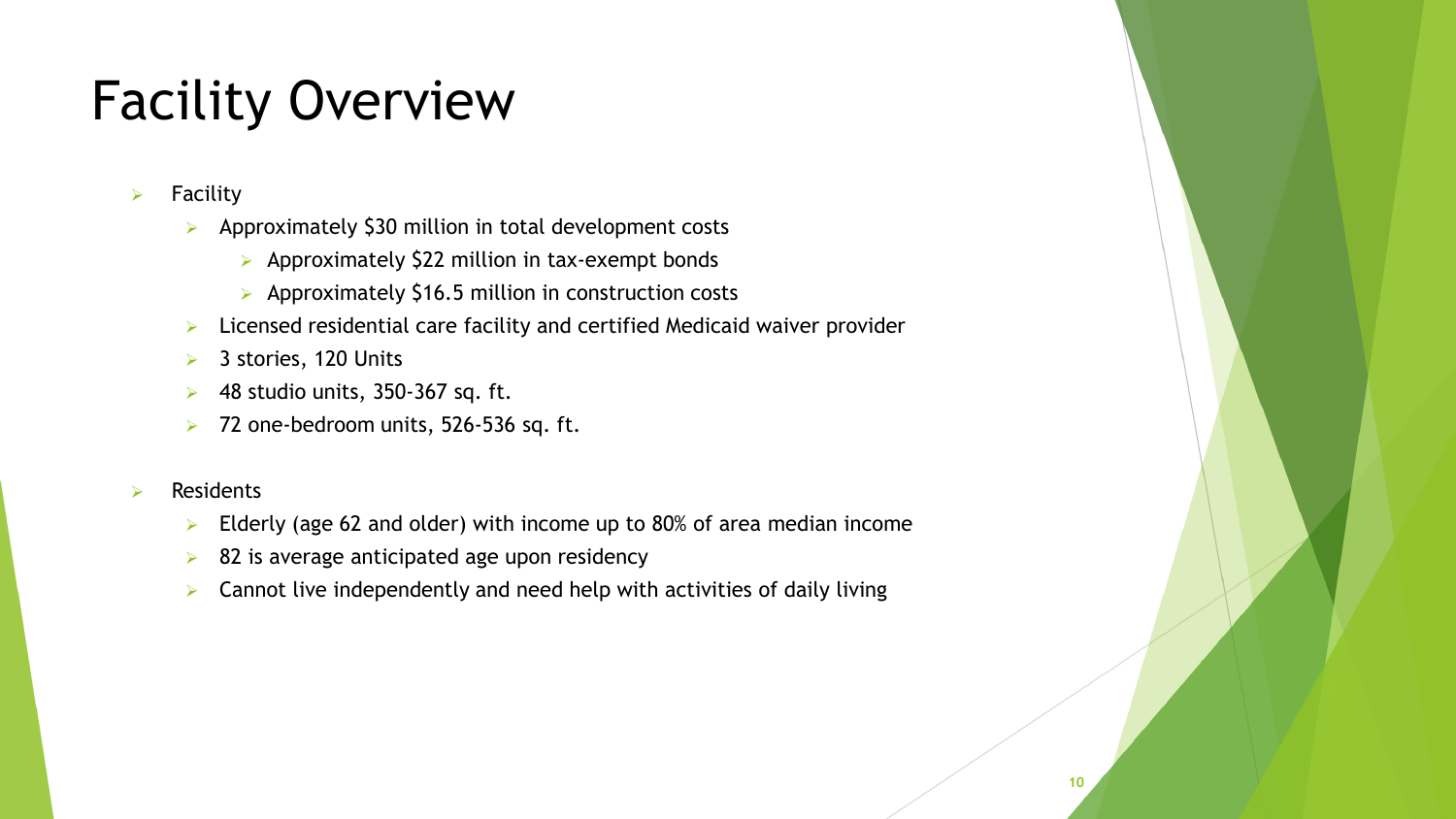### Facility Overview

- $\triangleright$  Apartment Features and Amenities
	- $\triangleright$  Private apartments
	- $\triangleright$  Kitchenettes
	- $\triangleright$  Spacious bathrooms with grab bars and showers
	- $\triangleright$  Individual heating and air conditioning
	- $\triangleright$  Emergency alert system
	- $\triangleright$  Prewired for telephone and cable
- $\triangleright$  AALF Amenities and Services
	- ▶ Certified staff on-duty 24/7
	- $\triangleright$  Dining room 3 meals a day, plus snacks
	- $\triangleright$  Housekeeping
	- $\triangleright$  Laundry
	- $\triangleright$  Personal assistance and help with medication
	- $\blacktriangleright$  Transportation
	- $\triangleright$  Private dining room
	- $\triangleright$  Activity rooms
	- $\triangleright$  Beauty/Barber Salon
	- $\triangleright$  Exercise area
	- **E** Library/Computer area
	- $\triangleright$  TV/Entertainment center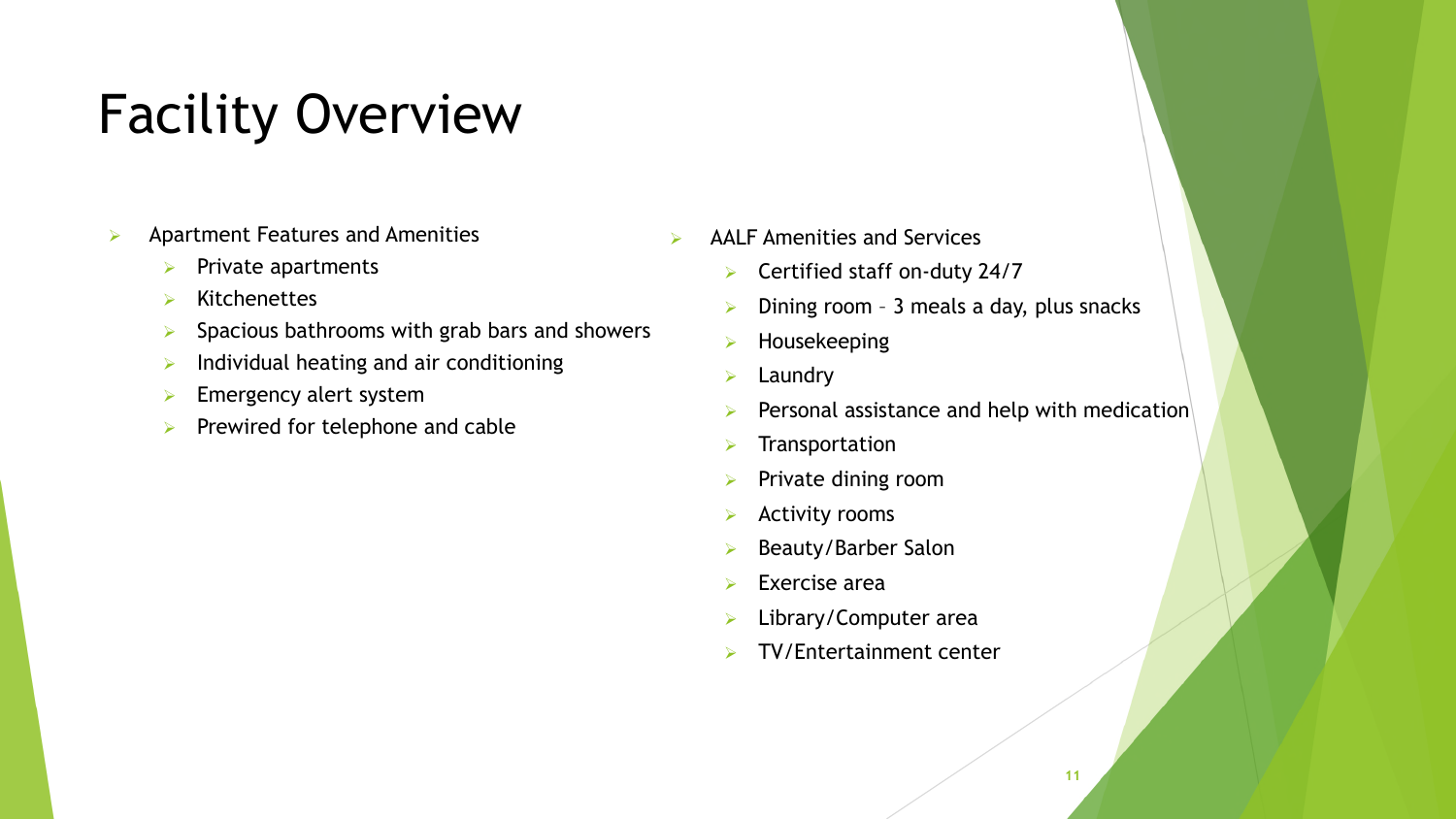#### Location

- Premises Address:
	- $\geq$  2550 Morthland Dr., Valparaiso, IN 46385.
- **Parcel number: 64-09-27-20-**010.000-004.
- $\triangleright$  Approximately 3.2999 acres total.

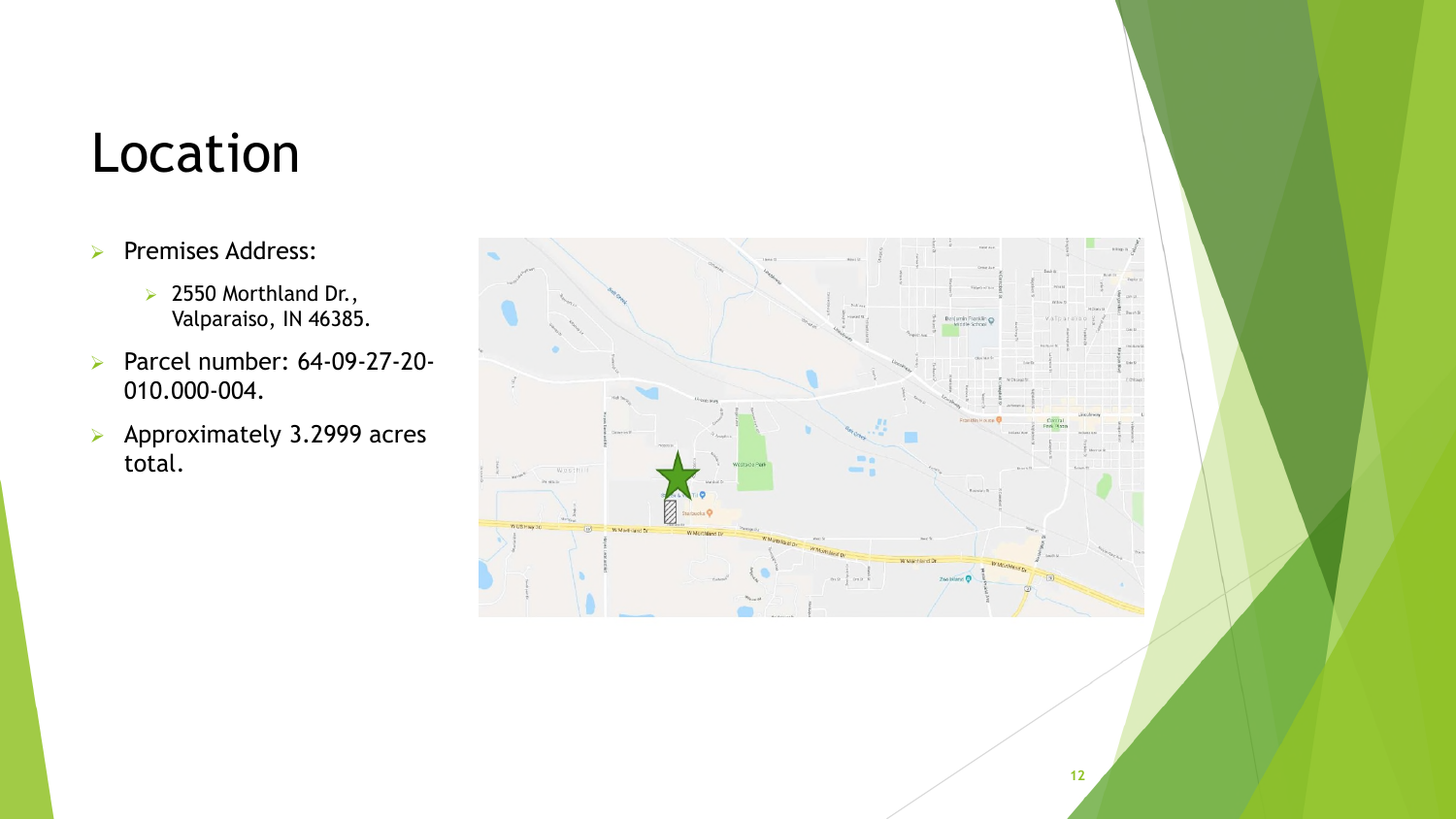# Rendering



PREIMNARY SCHEMATE DESIGN.<br>Copyright 2019 cleason architects, p.c.<br>Dar (1900–2019)<br>Dar (1900–2019) 10, 000 JOB NUMBER: 19-002



RENDERING "1" - FRONT ENTRY SCALE: N.T.S.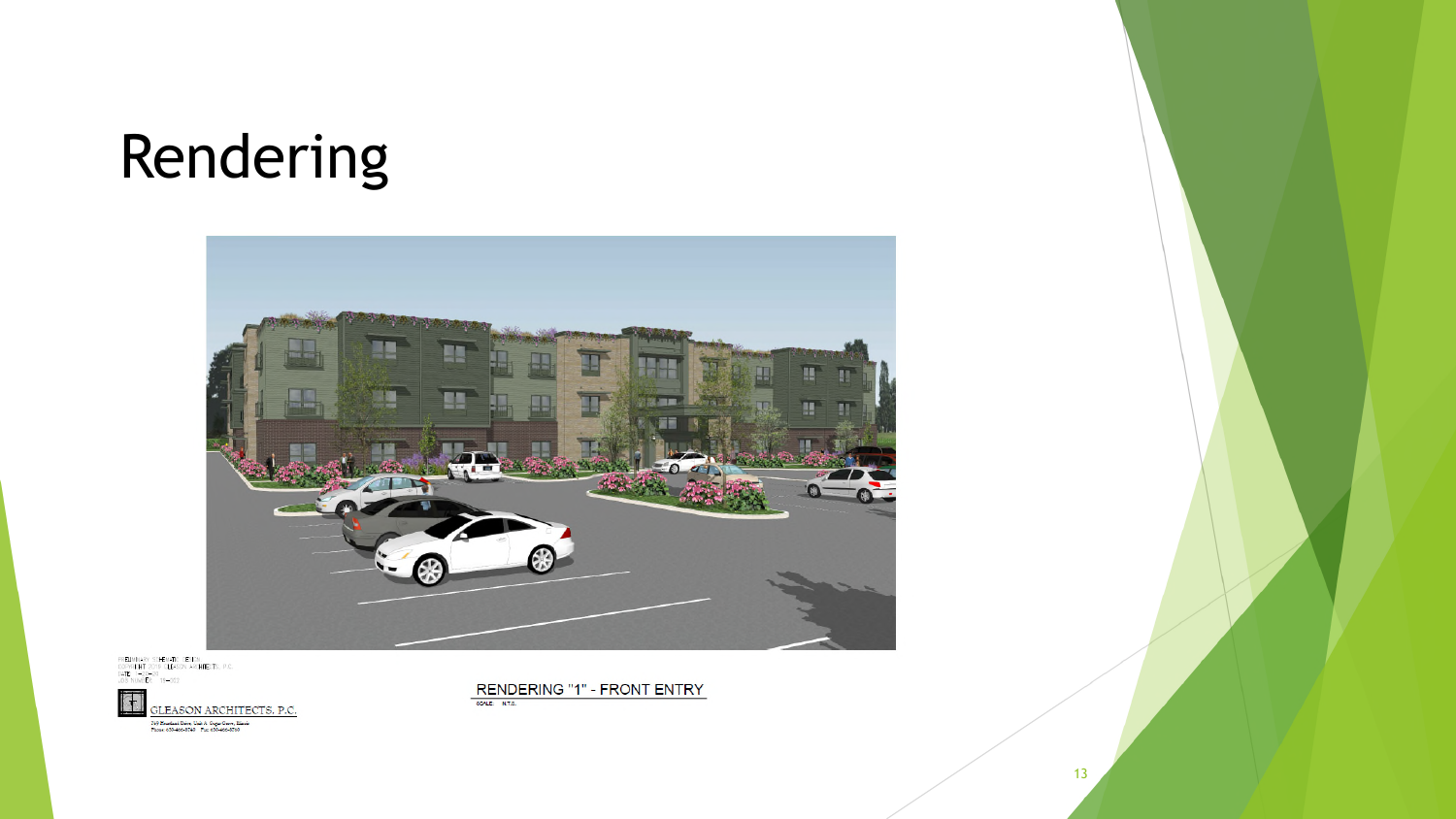# Rendering



FRELMINARY SCHENATIC DERICM.<br>Copyright 2019 Gleason Architects, P.C.<br>Date 1-20-20 OB NUMBER  $(9 - 0)$ 



RENDERING "3" - REAR, NORTHWEST CORNER

SCALE: N.T.S.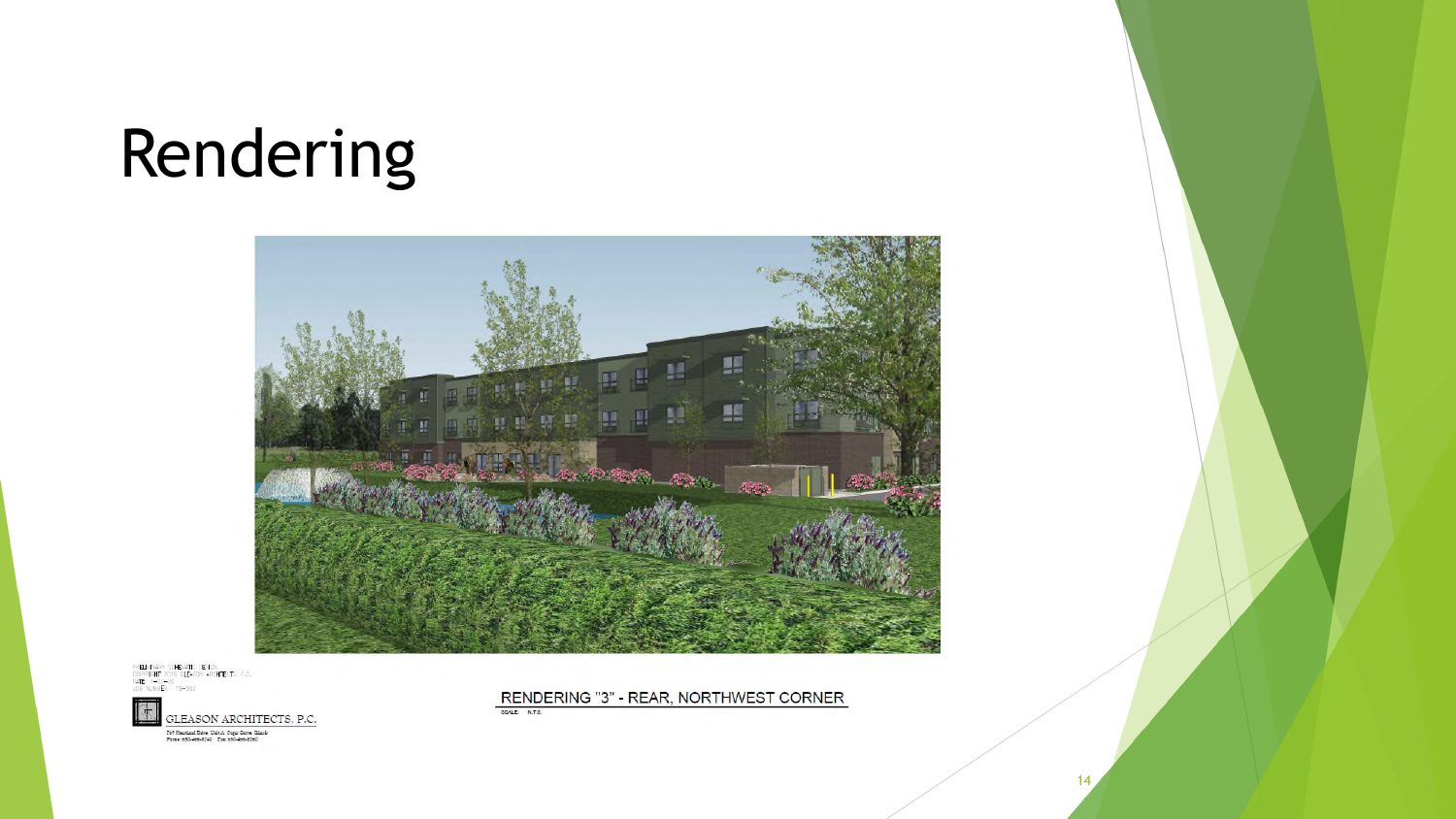# Site Plan

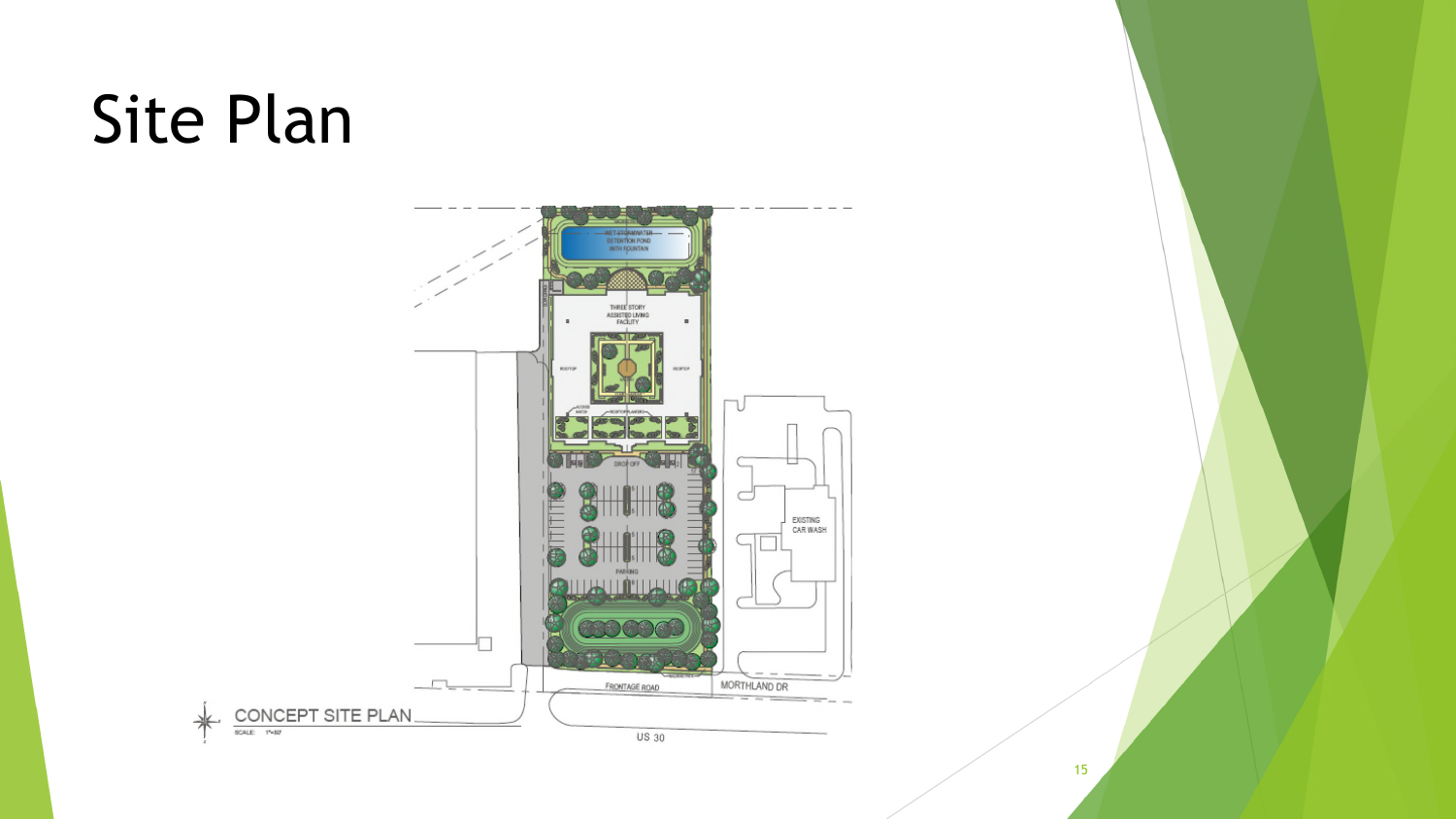### Studio Unit



#### UNIT PLAN - STUDIO TYPE A

SCALE: 1/4" - 1/4"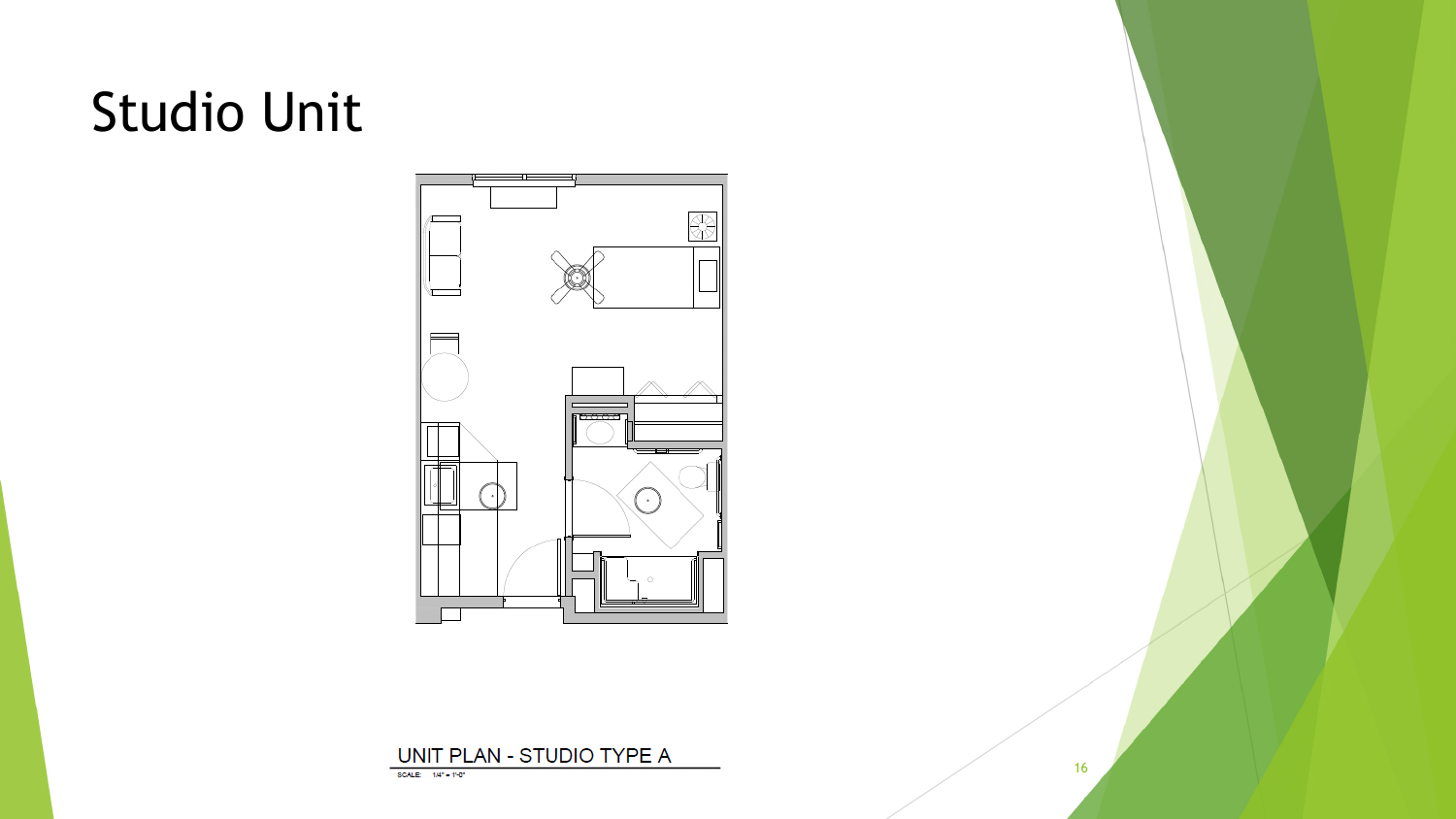#### One-Bedroom Unit



UNIT PLAN - TYP. ONE BEDROOM

17

SCALE: 1/4" - 110"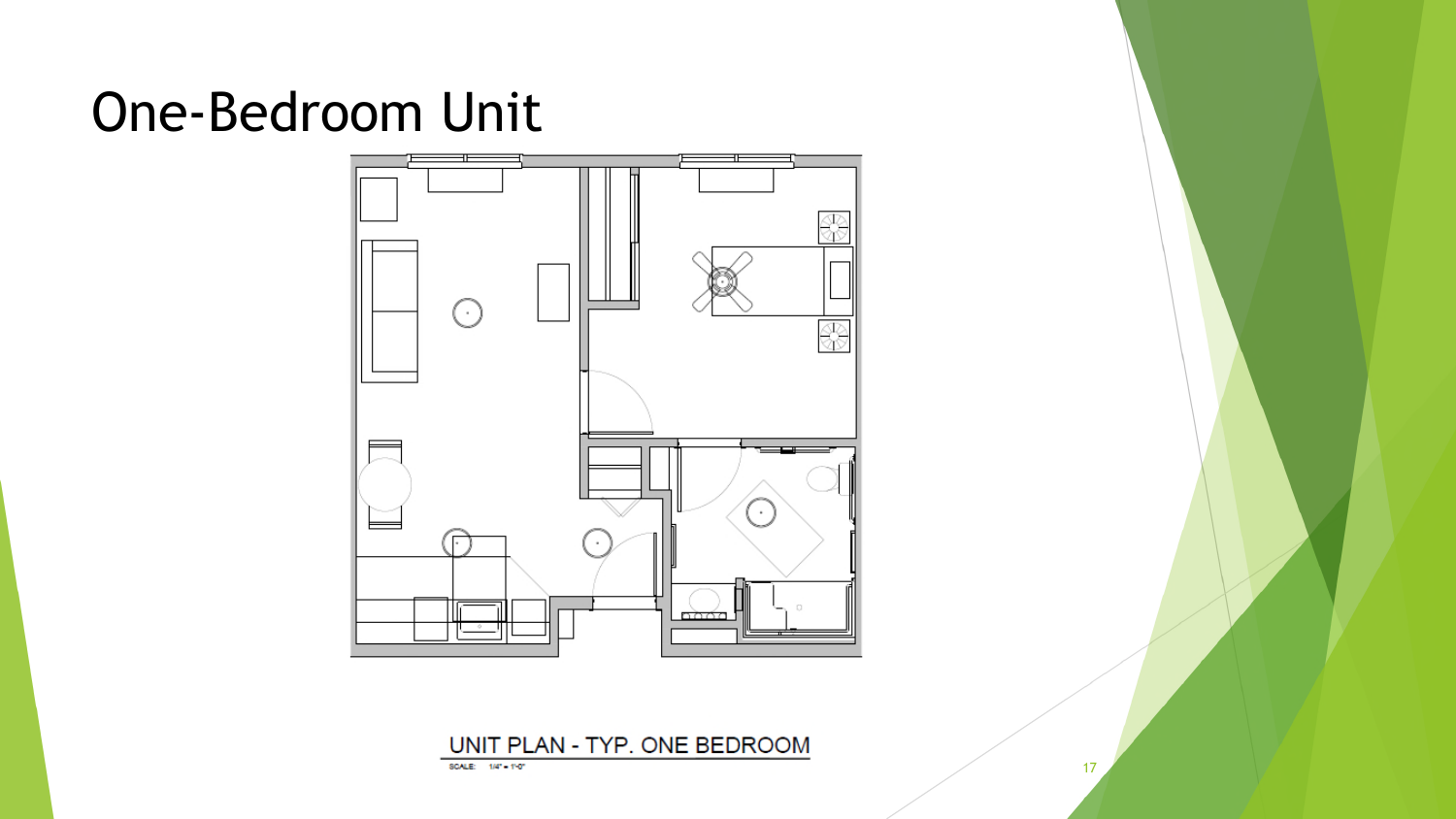### Projected Benefits to the City

- $\triangleright$  Permanent Job Creation
	- $\geq$  40-50 jobs upon stabilized occupancy
	- $\triangleright$  Nearly \$2.0 million in annual wages
- **EXECUTE:** Temporary Job Creation
	- $\triangleright$  +/- 300 construction related jobs
- Approximately  $$1.4-$1.5$  million in annual charity/community benefit to the City based on dilution/reduction in revenue from acceptance of Medicaid Waiver for reimbursement of assisted living services.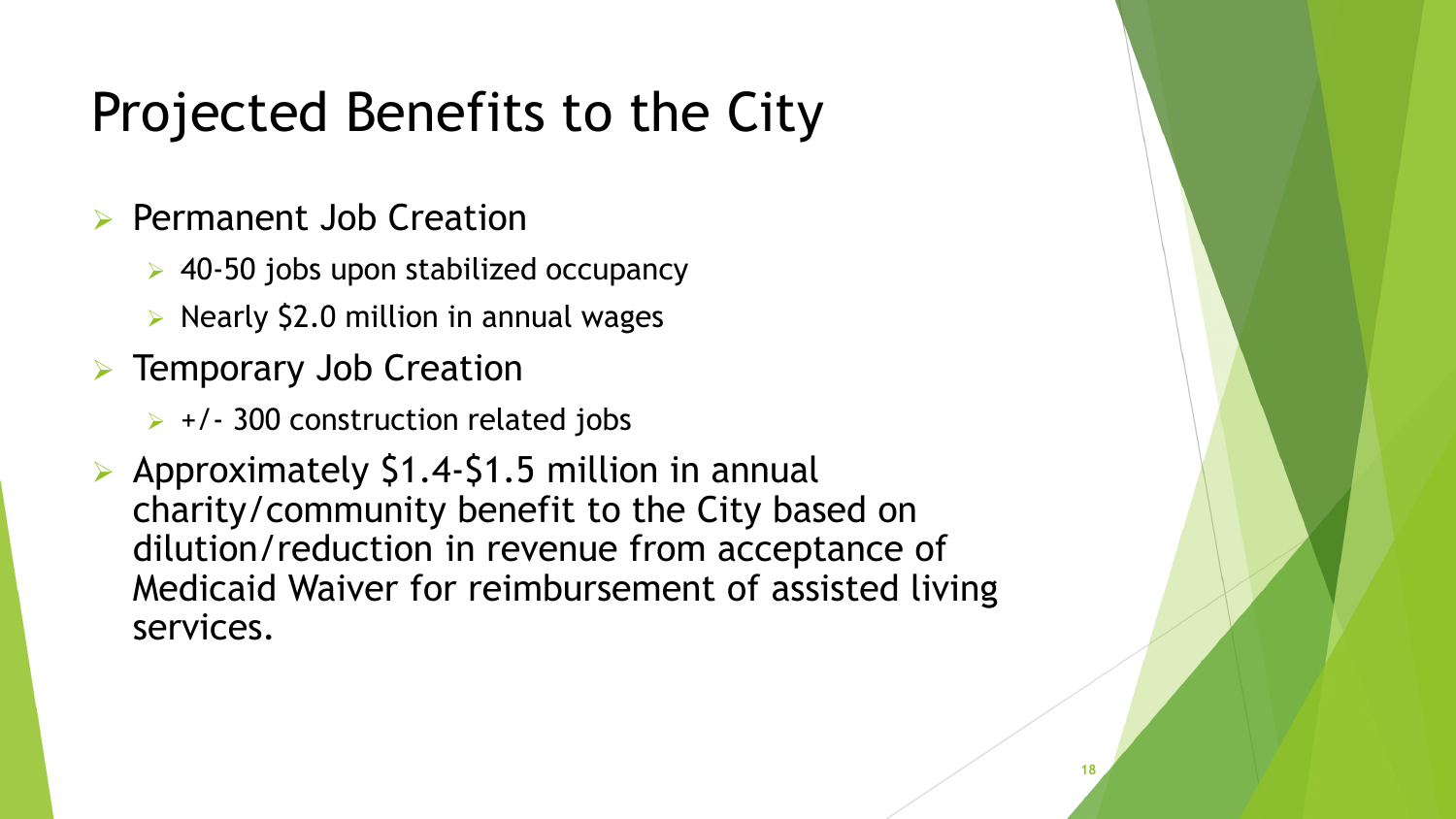# Summary

- Construction of \$16.5 million facility (15 months)
- $>$  3 story, 120 unit facility
	- $\triangleright$  Studio and one-bedroom apartment units
	- $\triangleright$  Low-income elderly residents (up to 80% AMI)
- $\triangleright$  Assisted Living services through Medicaid Wavier (Aged & Disabled Waiver)
	- $\triangleright$  Assistance with activities of daily living
- High demand for affordable assisted living units
- Experienced development team